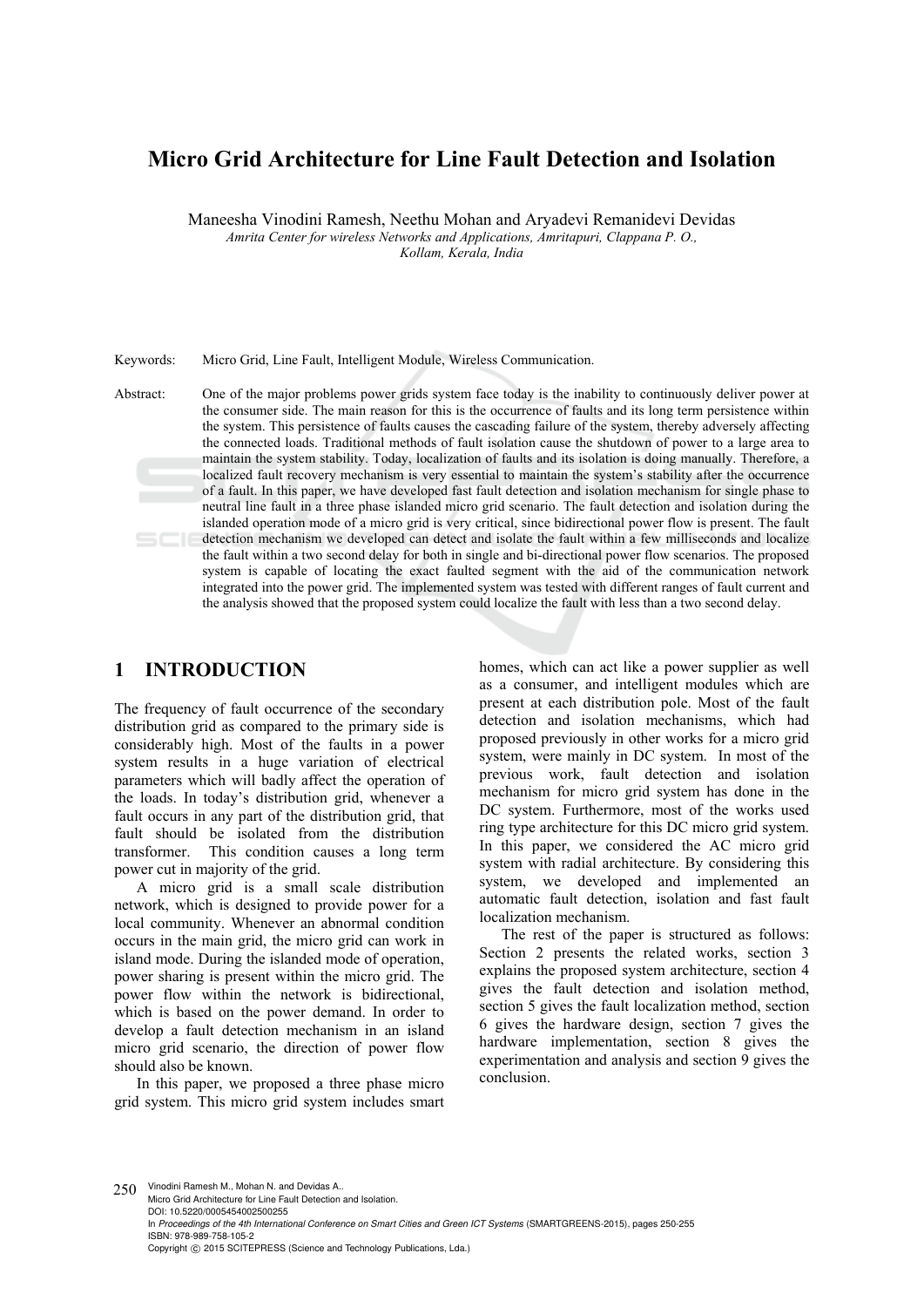

### **2 RELATED WORK**

A fault protection and isolation scheme for a DC micro grid system was proposed in (Jae-Do and Jared, 2013). In this scheme, the authors used the current sensor to detect and isolate the fault with the help of a master and slave controller, which is associated with every segment of this loop type micro grid system. But in the island mode of operation, the protection schemes for the micro grid system may be entirely different from the traditional protection scheme since bidirectional power flow is present. Different types of fault which occur at three phase distribution system were compared in (Cheraghi and Goodarz, 2011). The simulation depicted that the magnitude of the fault current varies widely for different types of fault in a three phase system. In order to develop a protection scheme for this system, knowledge about this huge fault current was vital. An overview of the existing protection schemes for the micro gird was given in (Buigues, 2013). The protection scheme for a micro grid should be tolerable to the dynamic topological change due to changes in the connection and disconnection of generators, load centres, storage system and other switches.

A fault current detection method by analyzing the current conditions at different relay locations did in (Sanaye-Pasand and Khorashadi-Zadeh, 2003).

Whenever a fault occurs at the transmission line, the current at each the relay location was subject to change. The principle of variation of the current sensor before and after the fault incidence was used for fault detection and its classification in this work.

An over current protection for a micro grid system with the help IED has been proposed in (Voima, Kauhaniemi and Laaksonen, 2011). According to them, a new over current protection scheme is needed for a micro grid system when it is operating islanded mode since the change in the operating condition from grid connected mode to islanded mode causes a drastic change in the distribution network parameters. Detection of a fault is done in this paper with the help of the telecommunication communication system in association with IEDs.

An approach of using wireless sensor networks to power grid monitoring was given in (Fateh, Govindarasu and Ajjarapu, 2013). According to this paper, even though the bandwidth and latency was the main bottlenecks for using wireless sensor networks in a smart grid scenario, proper design of the network could make wireless sensor networks the best solution for power grid monitoring. The authors used a hierarchical wireless sensor network in this paper. Different communication technologies and its requirements which are applicable in a smart grid scenario were addressed in (Fateh, Govindarasu and Ajjarapu, 2013).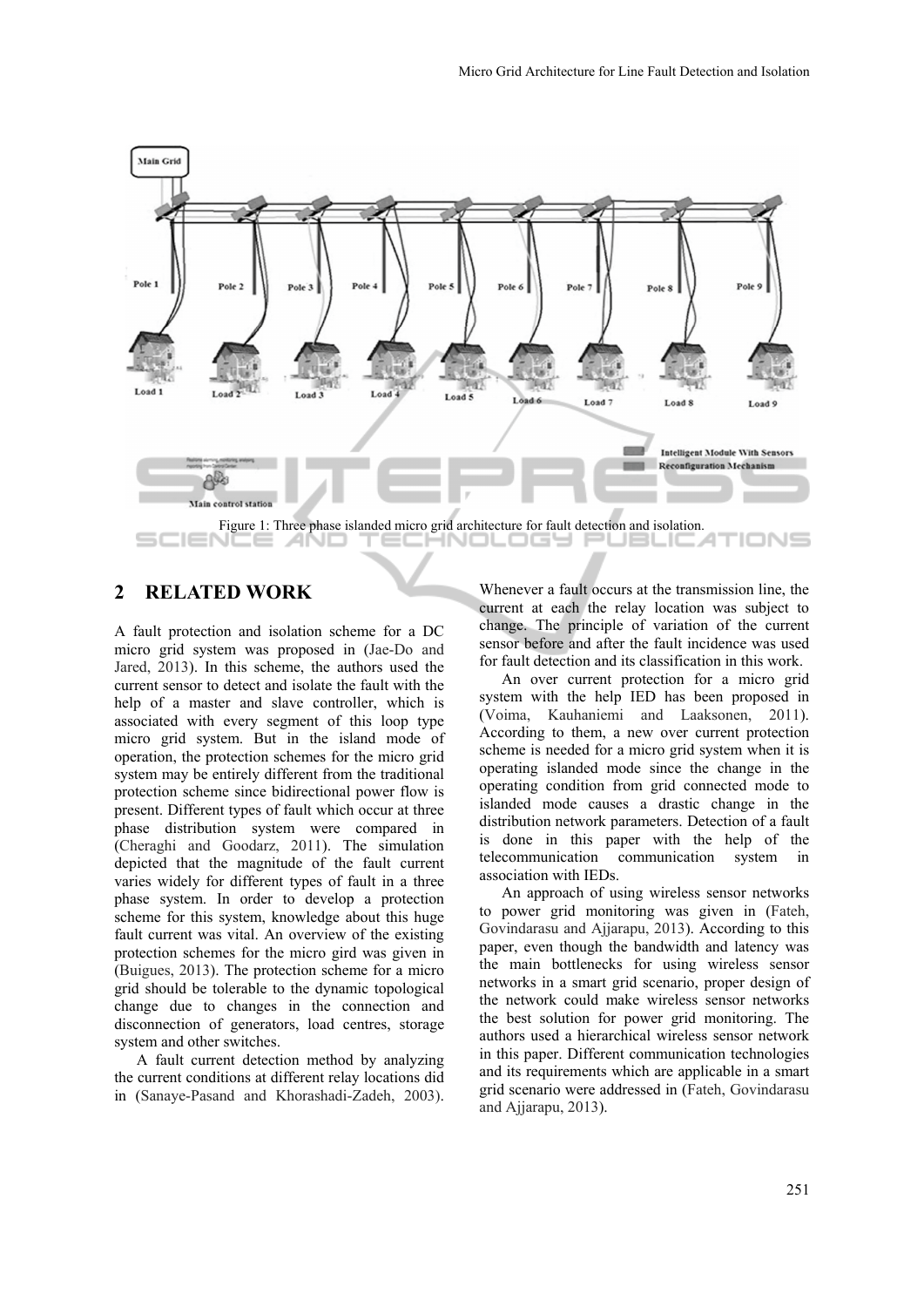Analysis of different communication technologies gave in this paper with different communication requirements like latency, reliability, frequency and security. Study of wireless sensor network for smart grid monitoring application gave in (Gungor and Hancke, 2010). The authors did an experimental study of WSN at different power grid scenario and found that it can meet most of the communication requirements needed for smart grid communication.

# **3 MICROGRID ARCHITECTURE FOR FAULT DETECTION AND ISOLATION**

In this work we considered a three phase micro grid, which operates in islanded mode. Each smart home in this system had the capability to generate power from a renewable energy resource and stored it. In order to maintained the system self sustaining, the extra power generated within the system could share among the load centres according to the power demand. This sharing of power between the loads was vital since the micro grid was not connected to the regular power grid source. The system architecture of the proposed system is given in Figure1.

In the figure 1, the micro grid has nine distribution poles named as Pole 1, Pole 2 …Pole 9 and each distribution pole is connected to each smart home. In this work we considered only single phase loads which were equally distributed along three phases. We assumed that every load had a renewable energy source and it will act both as a load and generator. The extra power produced can also be stored. The smart meter which was present at each smart home can continuously monitor the bidirectional power flows into the home as well as away from the home. Since a three phase distribution grid was considered in this work, the distribution pole will have three power lines. In order to monitor the three phase lines, we needed to use three intelligent modules at each distribution pole. If we have only had one intelligent module to monitor the three phase lines, failure of this intelligent module could cause the three phase lines unobservable. Thus, intelligent modules for each phase line would improve the robustness of the system. At each distribution pole, the breakers associated with an intelligent module. A control station associated with the micro grid to control and take decision according to data of the system.

### **4 FAULT DETACTION AND ISOLATION METHOD**

Power sharing is one of the key features of the proposed micro grid system. Faults which may occur in this three phase micro grid could cause the system to unbalance and prevent the power sharing. Therefore, a fault detection and isolation mechanism is very essential for the continuous operation of the system. In this work, only the single line to neutral fault was considered since 95 % of the fault occurs within a three phase system was this type of fault.

Each distribution pole was associated with three intelligent modules for each phase line. Each intelligent device was connected to a current sensor, voltage sensor, circuit breaker, communication module and a micro controller unit. These sensors along with circuit breakers and communication modules were connected to the micro controller. The block diagram of an intelligent device is shown in Figure 2. Current sensors and voltage sensors continuously monitored the current and voltage condition at each phase line. The processor unit at each intelligent device continuously checked whether the current values exceeded the allowable lower and upper threshold limit. If the current sensor value had exceeded the threshold limits, the circuit breaker present at that phase line opened the circuit.

### **5 FAULT LOCALIZATION METHOD**

After the fault detection and isolation the intelligent device continuously sent the sensed current value to its neighbouring distribution pole's intelligent device. Whenever an intelligent device received a message from its neighbour, it compared the received value with its own sensed value. Each intelligent device took one of the two decisions after this comparison.

- a. If the difference in current values of the adjacent intelligent module was not a high value, then no fault occurred between the two poles and the status of the breaker was closed condition.
- b. If the difference in current values of the adjacent intelligent module was a high value then a fault occurred between the two poles and it opened the breaker associated with that phase line.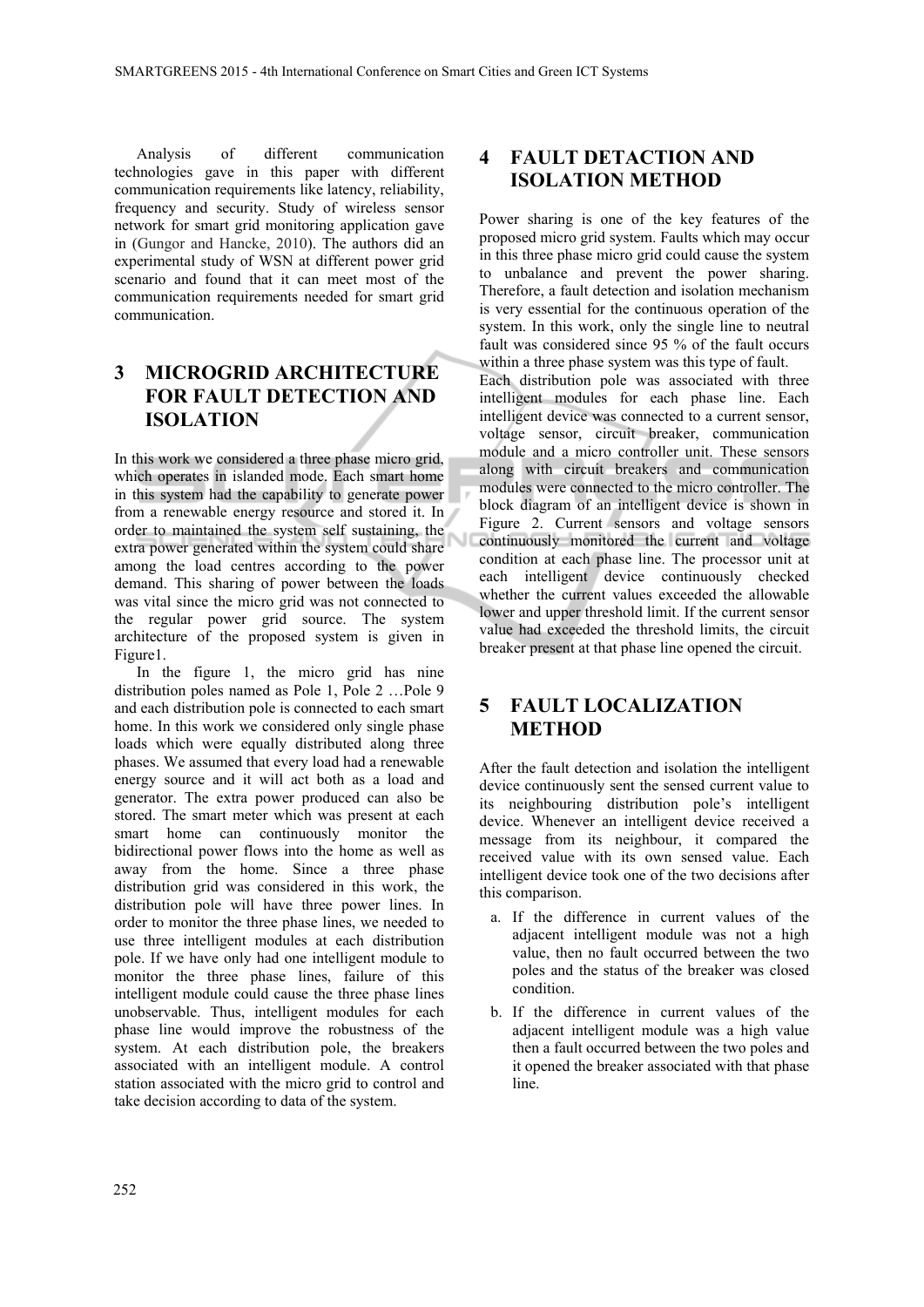

Figure 2: Block diagram of intelligent device.

Thus the breaker associated with the exact fault location opened and the other breaker remained in the closed. This helped to exactly locate the fault within this islanded micro grid. The main advantage of this localized fault isolation was that it avoids the entire system shut down during faulted condition. Besides, the other part of the distribution grid remained in stable condition.

After localization of fault, the intelligent module sent the information about fault location and the new status of breaker condition to the control station. The fault detection and isolation resulted in the formation of two nano girds. These two nano grids could be a power demanded region or power balanced region. To change the power demanded region to a power balanced region, the power re-routing mechanisms could be introduced in future.

#### **6 HARDWARE DESIGN**

Fault detection and isolation had an important role for maintain the stability of the proposed micro grid system. A segment of the proposed micro grid system with automatic fault detection and isolation mechanism in a single phase system was implemented in our laboratory. In this work, two intelligent modules which were to be present at each distribution pole have developed. Hardware architecture of an intelligent module gave in Figure 3.

Whenever a fault occurred, the current and voltage value changed. Therefore, in our system we used these parameters to determine the fault condition. Even though the fault was detected from the current value, we also monitored the change in voltage in our system. According to (Rebekah Hren Brian, 2011) the voltage drop for feeders should not exceed 2% and the voltage drop for branch circuit should not exceed 3%, for efficient operation. In our system, the voltage was continuously monitored to ensure its variation has limited in this range.



Figure 3: Hardware architecture of an intelligent module.

Since the short circuit current due to single phase to neutral line fault was very high, we have generated a scaled down version of this high fault current in this system to ensure the safety. The current sensor used to monitor the over current should have had the capability to tolerate our scaled down version of over current. The current sensor with good resolution would have increased the accuracy of measurement. A transformer, which can provide good isolation was calibrated in the voltage range of 44V to 240V and used as a voltage sensor in this system since the RMS voltage used was 240V. Consider figure 3. A signal conditioning circuit was used in association with these sensors to manipulate the sensor output in such a way that it met the requirements for the next stage for future processing. Since the output voltage range of the current sensor was very small, we needed to amplify this voltage to a range which could be easily detectable by the micro controller. For that we used a signal condition circuit with the selected current sensor. This would also improve the resolution of the sensor. Since the output voltage of the current sensor was in an AC voltage range of 0-6V, we needed to manipulate the signal in such a way that it could be given to the micro controller unit. We needed a micro controller unit of ADC resolution of atleast10 bit with good operating speed. We selected PIC as our micro controller unit since its ADC can provide required resolution and have a wide operating voltage range of 2V to 5.5V. Besides, it had a program memory of 8Kbytes and data memory of 368bytes and had a good operating range of 20 MHz.

In the hardware implementation, we used relay module for fault isolation. The relay module needed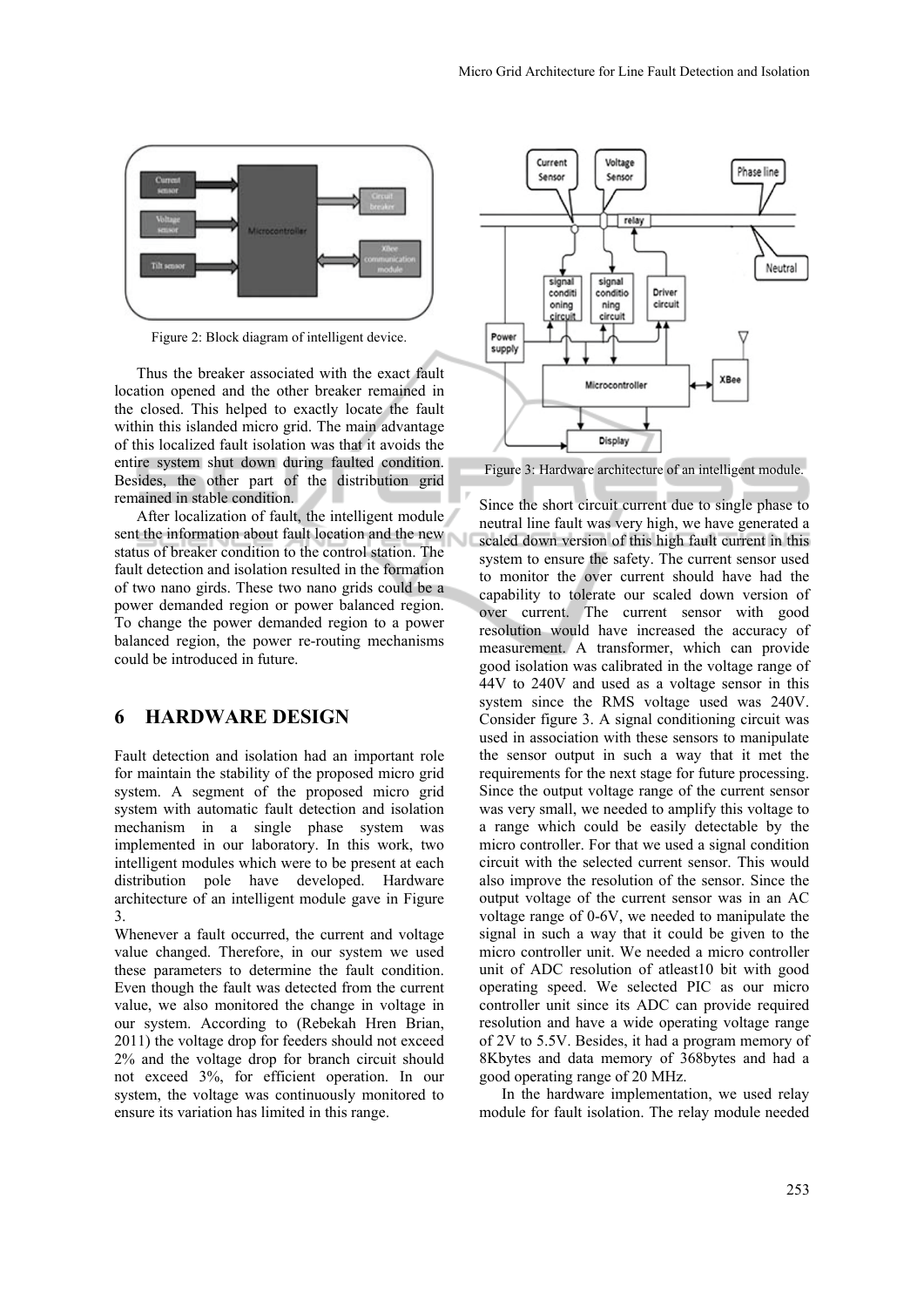for our system should have good ampere range so that it could be controlled easily. In this system we selected a relay with 30A current range with an operation voltage of 12V DC. A communication module was needed to implement the localization of fault. The intelligent module was present at every distribution pole and the distance between these distributions poles were 40-60 meter. Therefore, our communication module should have had a communication range greater than this distance and should have operated in unlicensed frequency band. In order to power up the entire module from the main supply, a step down transformer was needed. Since the circuits in this intelligent module needed a voltage of 0- 5V, we used a step down transformer of 230 V to 6V and then the required voltage was taken through regulators.

Each intelligent module had a current sensor and a voltage sensor. These sensors continuously monitored the current and the voltage condition of the power line. The sensors were connected to the micro controller unit through a signal conditioning circuit. There was a circuit breaker connected with the power line which helped to isolate the line when anomalous conditions occurred. Operation of the relay was controlled by the processor unit with the help of a driver circuit. The XBee module present at each intelligent module helped to communicate with the neighbouring unit so that the intelligent module could exactly locate the faulted part of the grid. There was a display associated with the micro controller unit. It indicated the current and voltage condition of the line continuously. The power supply module associated with this system took power directly from the line and made it suitable and available for all the circuits present within each individual intelligent module.

# **7 HARDWARE IMPLEMENTATION**

We developed two intelligent modules in this hardware. These modules were connected to a power supply line and were tested with different load conditions.

We used an ACS 714 current sensor with a maximum current rating of 5A and a sensor transformer with a voltage rating of 30-300V with a current rating of 500mA. The micro controller unit used in this module was PIC16F877A since it met all the requirements for this design. An XBee module with 2.4GHz frequency with 0dBm power

output was used in this project for wireless communication (Rhidolabz, 2014).

The two intelligent modules were developed and connected with the power line. Whenever we simulated a faulted current within this system, the two modules sensed the faulted current and immediately tripped and communicated together and exactly isolated the faulted part. After detecting the faulted section, it isolated this part and maintained the system's stability.



Figure 4: Hardware implementation of intelligent module.

# **EXPERIMENTATION AND ANALYSIS**

We have tested the system with resistive and inductive loads.



Figure 5: Integrated system.

In this test we have generated different scaled down fault current and observe tripping time variation. Test has done with both resistive and inductive loads. Table 1 and table 2 show the fault current test of intelligent module I with resistive loads and inductive loads respectively.

Table 3 and 4 gave the fault current test of intelligent module II with resistive and inductive loads respectively. From the fault current test we found that our system could locate the fault at different over current conditions with almost the same delay.